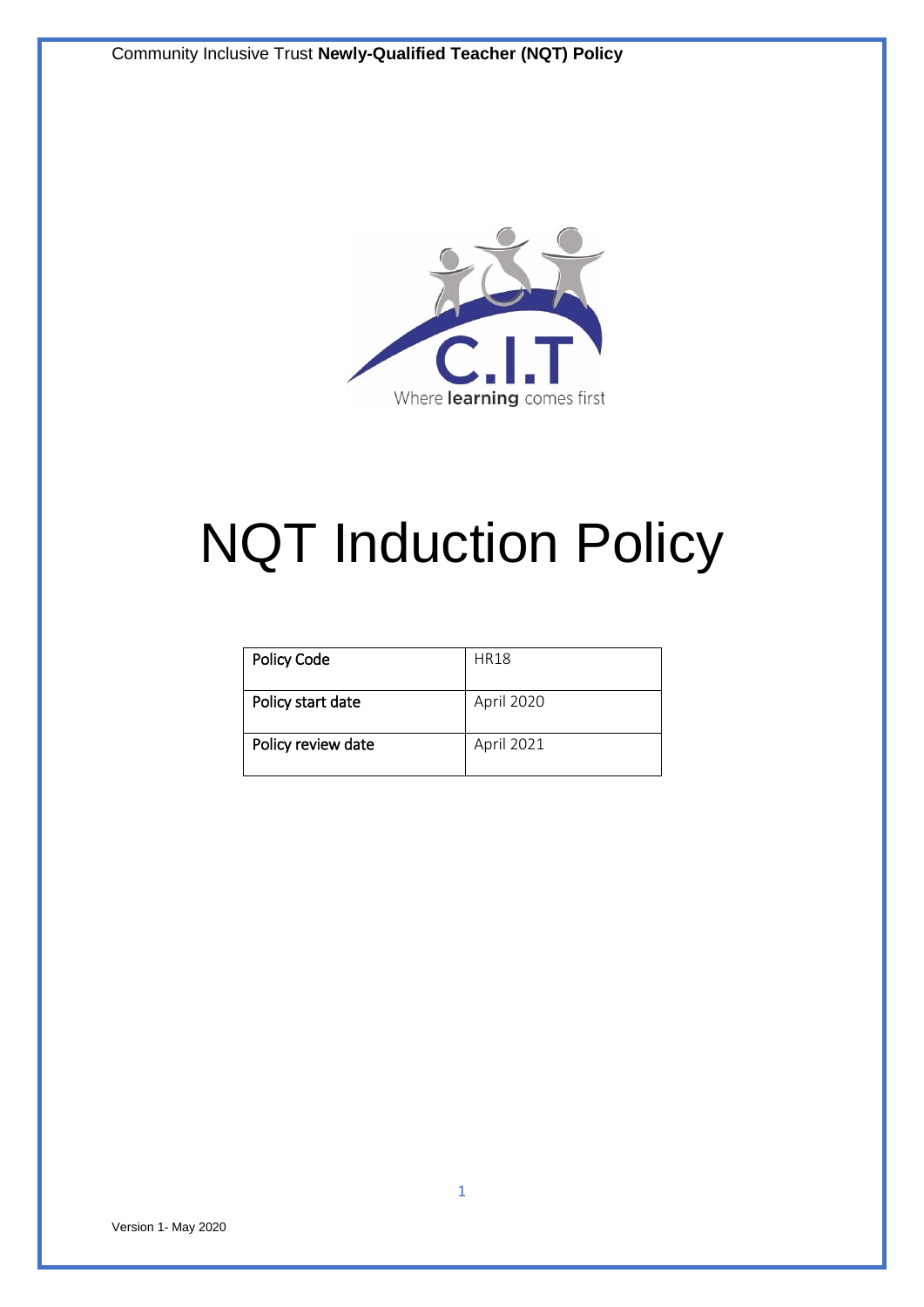# **Contents:**

**[Statement of intent](#page-2-0)** 

- 1. [Legal framework](#page-2-1)
- 2. [Roles and responsibilities](#page-2-2)
- 3. [Statutory induction](#page-6-0)
- 4. [Suitable posts](#page-7-0)
- 5. [Monitoring, support and assessment](#page-7-1)
- 6. [Completing the induction period](#page-8-0)
- 7. [Record keeping](#page-9-0)
- 8. [Confidentiality](#page-9-1)
- 9. [Special circumstances](#page-10-0)
- 10. [Unsatisfactory progress and appeals](#page-11-0)
- 11. Monitoring and review
- Appendix: [Exemptions](#page-13-0)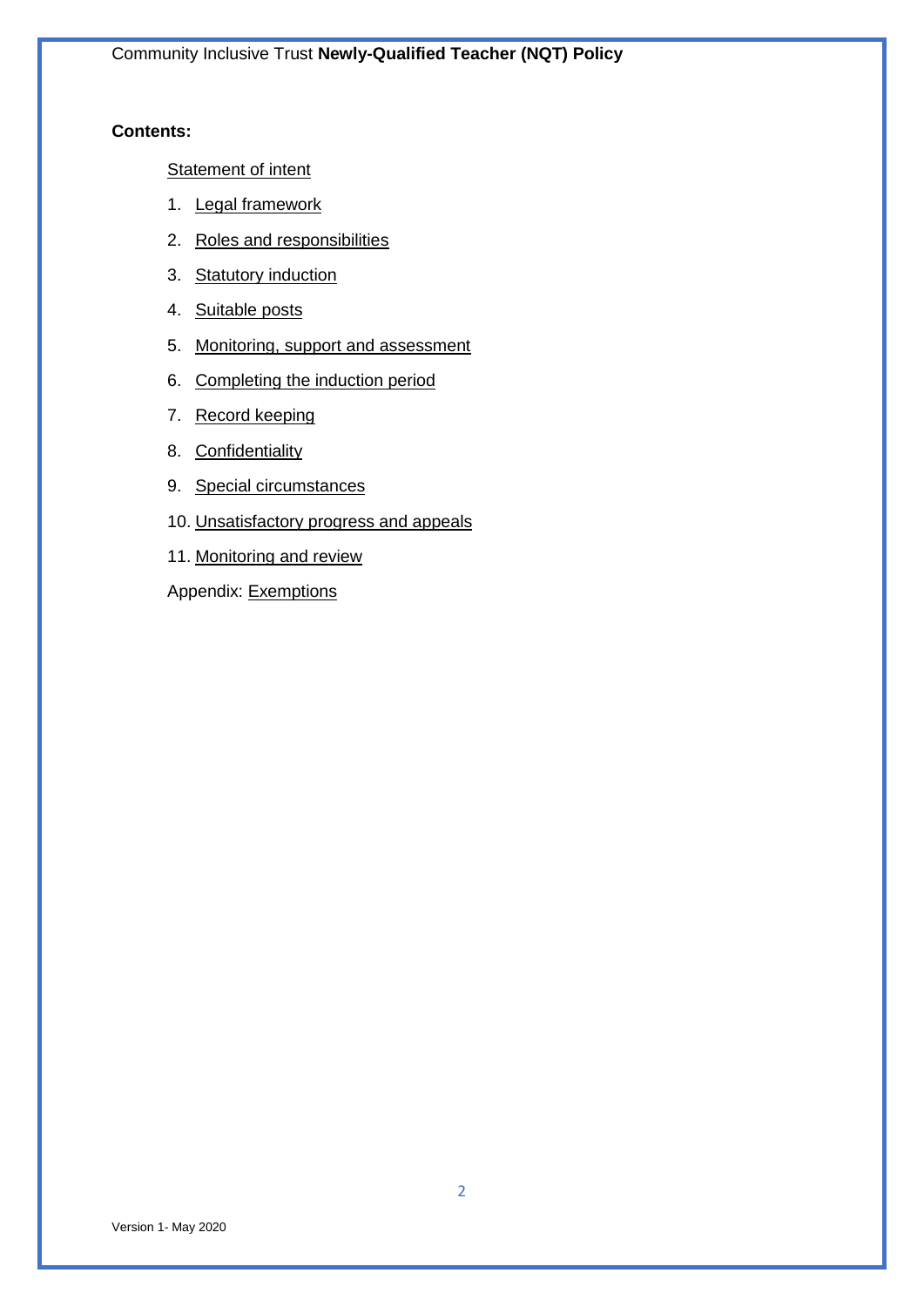# <span id="page-2-0"></span>**Statement of intent**

At Community Inclusive Trust (CIT), we recognise that the successful appointment and induction of a Newly-Qualified Teacher (NQT) into one of our schools strongly contributes to both the development of the school and the NQT. NQTs bring new ideas and fresh approaches to teaching. In turn, CIT endeavours to develop and nurture a promising career.

The induction period for an NQT will:

- Enable the NQT to build upon existing knowledge, skills and understanding.
- Assist the NQT in becoming a full member of the teaching profession and provide a foundation for Continuous Professional Development (CPD).
- Enable the NQT to meet identified goals and complete their induction year to the required standard.
- Support NQTs to become good/outstanding practitioners
- Be systematic, fair and rigorous in the assessment of an NQT's professional practice.
- Provide support to those NQTs who are struggling to achieve satisfactory progress.

This policy has been established to ensure the requirements listed above are met, all parties benefit from arrangements and that all staff members know their roles, responsibilities and expected practice.

# <span id="page-2-1"></span>**1. Legal framework**

- 1.1. This policy has due regard to legislation and DfE guidance, including, but not limited to, the following:
	- DfE (2018) 'Induction for newly qualified teachers (England) [https://assets.publishing.service.gov.uk/government/uploads/system/u](https://assets.publishing.service.gov.uk/government/uploads/system/uploads/attachment_data/file/851336/Statutory_Induction_Guidance_2019.pdf) [ploads/attachment\\_data/file/851336/Statutory\\_Induction\\_Guidance\\_20](https://assets.publishing.service.gov.uk/government/uploads/system/uploads/attachment_data/file/851336/Statutory_Induction_Guidance_2019.pdf) [19.pdf](https://assets.publishing.service.gov.uk/government/uploads/system/uploads/attachment_data/file/851336/Statutory_Induction_Guidance_2019.pdf)
	- DfE(2011)Teachers' standards [https://assets.publishing.service.gov.uk/government/uploads/system/u](https://assets.publishing.service.gov.uk/government/uploads/system/uploads/attachment_data/file/665520/Teachers__Standards.pdf) [ploads/attachment\\_data/file/665520/Teachers\\_\\_Standards.pdf](https://assets.publishing.service.gov.uk/government/uploads/system/uploads/attachment_data/file/665520/Teachers__Standards.pdf)
	- Fducation Act 2011 <http://www.legislation.gov.uk/ukpga/2011/21/contents/enacted>
	- Education (Induction Arrangements for School Teachers) (England) Regulations 2012 <http://www.legislation.gov.uk/uksi/2012/1115/contents>
- 1.2. This policy is linked to the following school policies:
	- Complaints Procedures Policy
	- GDPR Compliant Records Management Policy

# <span id="page-2-2"></span>**2. Roles and responsibilities**

2.1. NQTs are responsible for: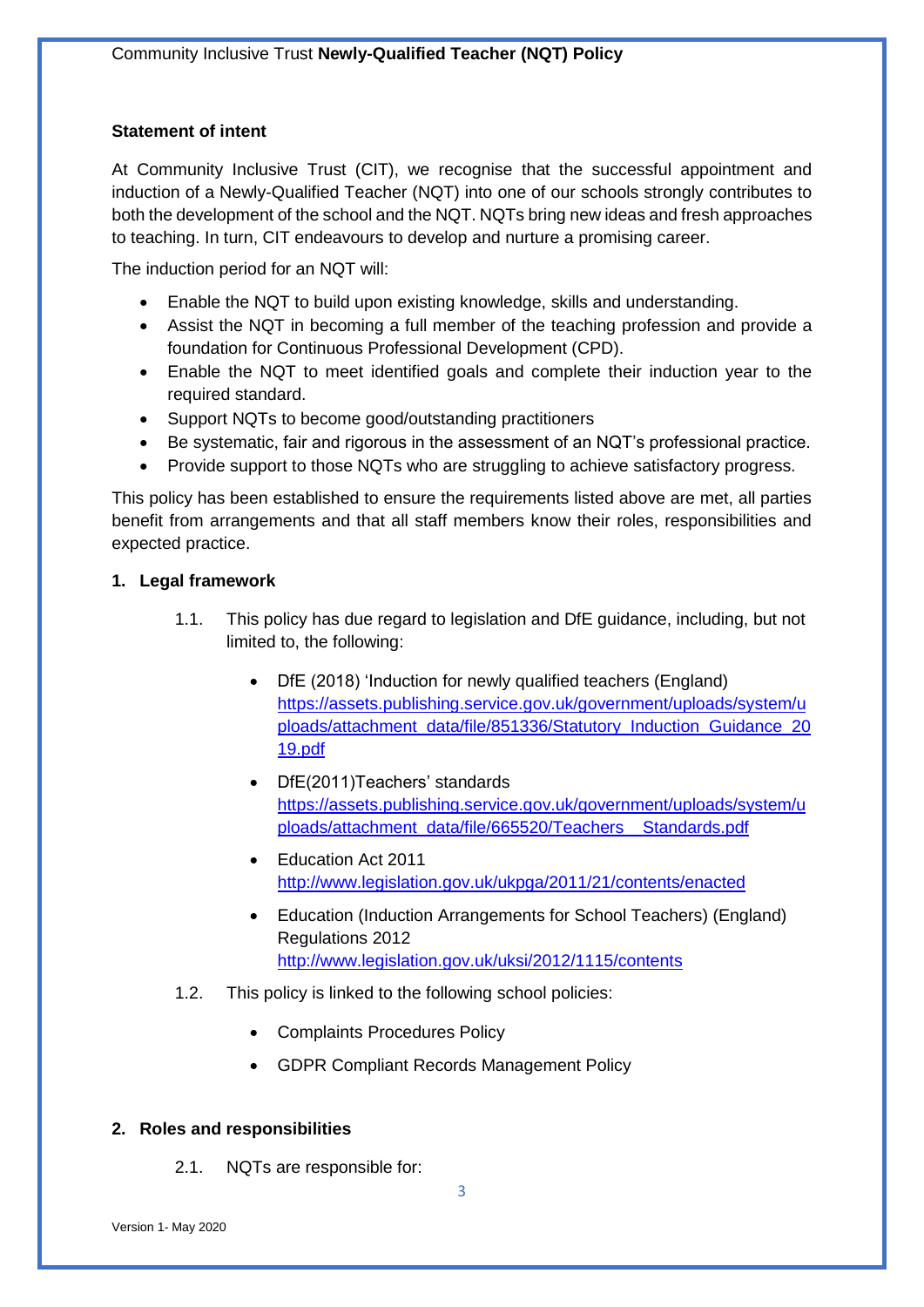- Providing evidence that they have Qualified Teaching Status (QTS) and are eligible to start their inductions.
- Meeting with their induction mentor to agree on priorities for their programme and review these at regular intervals.
- Discussing and agreeing on their reduced timetable allowance with their induction mentor.
- Participating in the agreed monitoring and development programmes.
- Providing evidence of their progress against the required standards.
- Raising any concerns that they have with their induction mentor.
- Consulting the named person identified by the appropriate body at the time of registration, if there are difficulties with resolving issues with the mentor/school.
- Participating in the scheduled classroom observations, progress reviews and formal assessment meetings.
- Agreeing on the start and end dates of the induction period, including any absences, with their induction mentor.
- Retaining copies of all assessment forms.
- 2.2. The headteacher of the school is responsible for:
	- Ensuring that the NQT is provided with the Safeguarding and Child Protection Policy, Behaviour Policy, Code of Conduct, and Keeping Children Safe in Education: Part one, and any policies cited in the induction process.
	- Ensuring the NQT knows the identity and role of the Designated Safeguarding Lead and any deputies.
	- Ensuring that the NQT knows the school's response to children who go missing from education.
	- Ensuring that the NQT has been awarded QTS.
	- Clarifying whether the NQT needs to serve an induction period or is exempt from it.
	- Ensuring that a teacher who does not satisfactorily complete an induction period is eligible to carry out short-term supply work.
	- Agreeing with the NQT on which body will act as the appropriate body in advance of the NQT starting the induction programme.
	- Informing the appropriate body of when an NQT is taking up a post in which they will be undertaking induction.
	- Ensuring that the school in which the NQT is serving an induction period, provide an appropriate position for them that meets their developmental needs, which will have been decided on in discussion with the appropriate body. The duties assigned to the NQT and the conditions under which they work should be such as to facilitate a fair and effective assessment of the NQT's conduct and efficiency as a teacher against the relevant standards.
	- Ensuring that a suitable induction mentor is identified for the NQT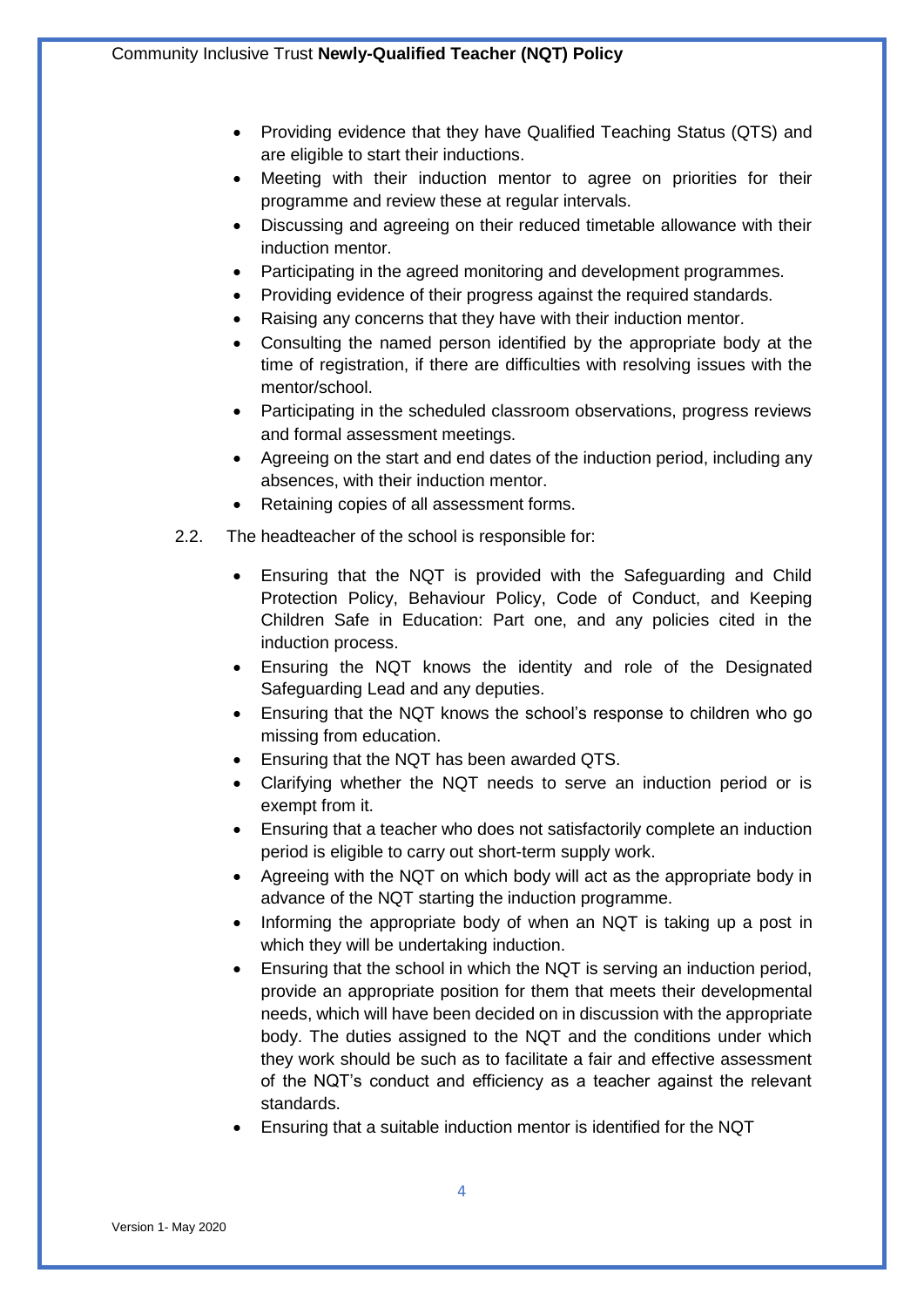- Making sure that the induction mentor has received suitable training and has the time to carry out the role effectively.
- Ensuring that a personalised induction programme is in place.
- Ensuring that the progress of the NQT is reviewed regularly via termly assessments (x 3 in the academic year), and is provided with observations and feedback of their teaching.
- Making sure that completed reports are sent to the appropriate body for review.
- Retaining accurate records of employment that will count towards the induction period.
- Informing the Local School Board (LSB) about the arrangements which have been put in place to support NQTs who are undergoing induction.
- Making a recommendation to the appropriate body on whether the NQT's performance is satisfactory or requires an extension.
- Participating in the appropriate body's quality assurance process.

In addition, there may be circumstances when the following should be undertaken:

- Obtaining interim assessments from the NQT's previous post
- Alerting the appropriate body when the NQT may not be completing induction satisfactorily
- Ensuring that the NQT who may not be performing against relevant standards is observed by a third-party
- Notifying the appropriate body if the NQT is absent for a total of 30 days or more
- Regularly informing the LSB about the school's induction procedures
- Discussing with the appropriate body in exceptional cases where it may be appropriate to reduce the length of the NQT's induction period, e.g. where it is deemed the induction period has been satisfactorily completed
- Providing interim assessment reports for NQTs who may move schools in between formal assessment periods
- $-$  Informing the appropriate body when the NQT serving induction leaves the school
- 2.3. Induction mentors are appointed by the headteacher (see section 2.2) and are responsible for:
	- Coordinating, guiding and supporting the NQT's professional development.
	- Ensuring that the NQT has designated focussed NQT development time out of the classroom, with or without their mentor.
	- Reviewing the NQT's progress regularly during the induction period.
	- Undertaking three formal assessment meetings over the induction period.
		- Coordinating input from other staff if required.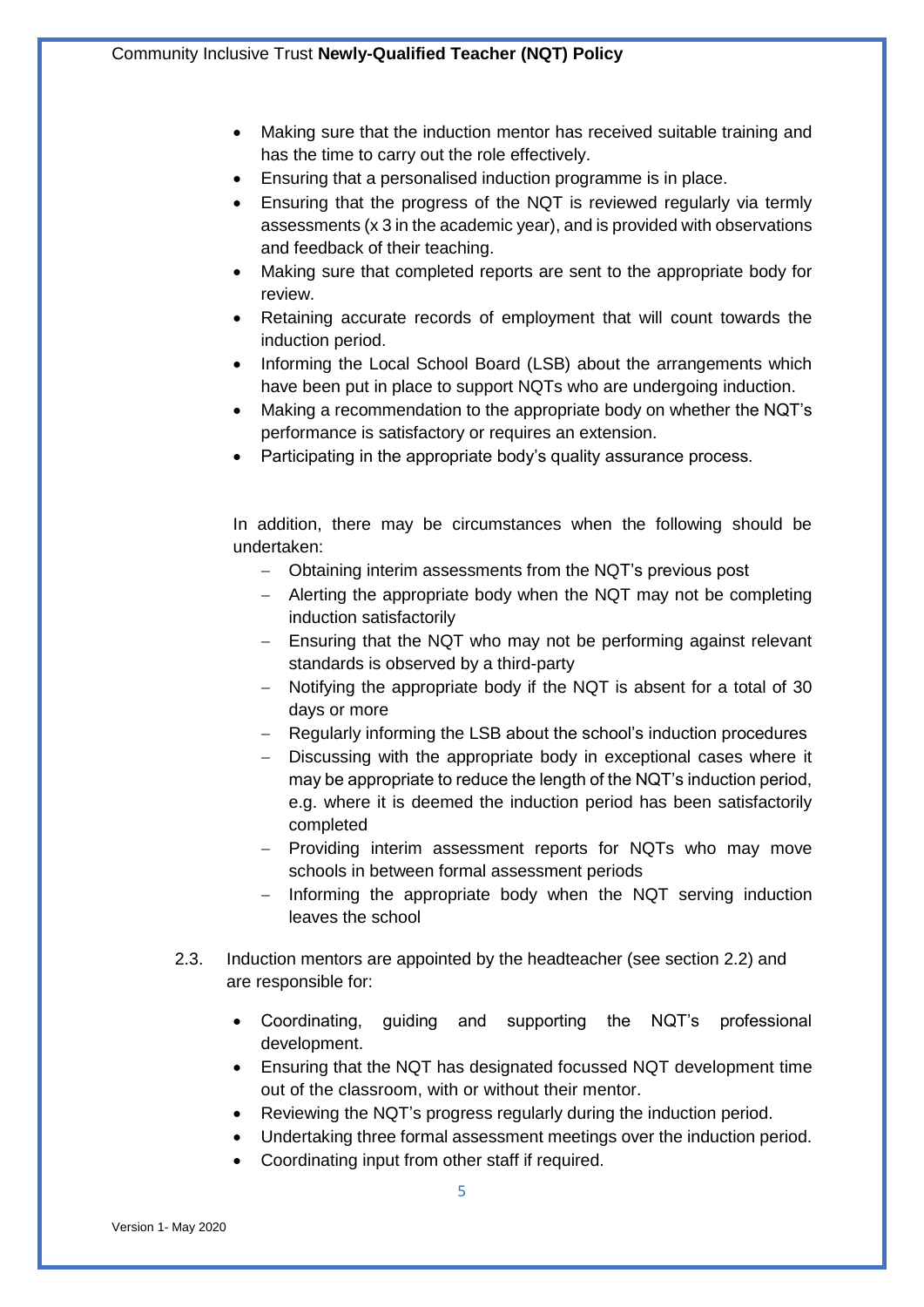- Discussing the performance of the NQT both in the classroom and in school and inviting them to give their comments which will be recorded in the formal assessment record.
- Observing the teaching of the NQT and providing feedback.
- Letting NQTs know that they may raise concerns about their induction programme and personal progress both inside and outside the school with the appropriate body.
- Taking appropriate action if an NQT is facing difficulties.
- 2.4. Appropriate bodies have a quality assurance role and are responsible for:
	- Ensuring the headteacher and LSB are aware of their responsibilities and are capable of meeting these responsibilities regarding monitoring support and assessment. This includes making sure that each NQT receives a personalised induction programme, designated tutor support and a reduced timetable.
	- Ensuring procedures are in place with regard to support, monitoring and that assessment and guidance are fair and appropriate.
	- Consulting with the headteacher on the nature and extent of the quality assurance procedures in the school.
	- Taking action to address areas that require further development/support, where the NQT is facing difficulties.
	- Training induction mentors to carry out their role effectively.
	- Providing the NQT with a named contact with whom they should raise concerns about their induction programme that they are unable to resolve. This person is identified by the appropriate body at the time of the NQT's registration.
	- Contacting a school when the school's responsibilities are not fulfilled.
	- Ensuring that the headteacher has confirmed that the award of QTS has been made.
	- Ensuring the school is providing a reduced timetable in addition to planning, preparation and assessment (PPA) time.
	- Ensuring NQTs are provided with a named contact within the appropriate body to raise concerns if they have any.
	- Ensuring FE institutions are supported in finding schools for NQTs so that they may spend their mandatory 10 days teaching pupils of compulsory school age.
	- Ensuring records and assessment reports of NQTs are maintained.
	- Ensuring an agreement is reached with the headteacher and the NQT to determine where a reduced induction period may be appropriate.
	- Ensuring a final decision is made on whether the NQT's performance is satisfactory against the relevant standard.
	- Ensuring they provide the Teaching Regulation Agency (TRA) with information about NQTs who have started, completed, require an extension, or left partway through an induction period.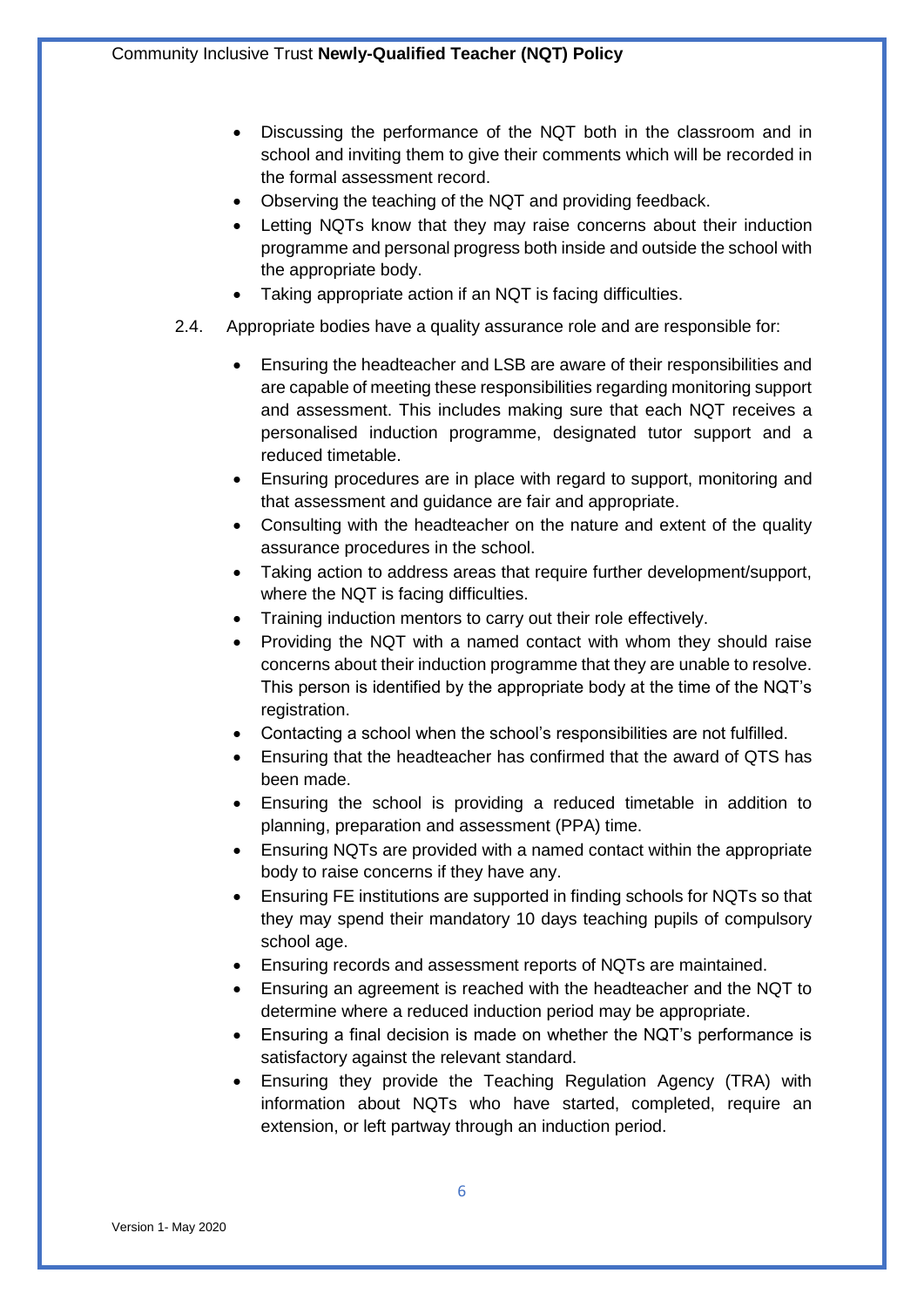- Ensuring they respond to requests from schools and colleges for support and guidance with regard to the NQT's induction programmes.
- Responding to requests for assistance and advice with training for induction mentors.
- 2.5. The LSB are responsible for:
	- Ensuring staff and the school are compliant with this policy.
	- Ensuring the school has the capacity to support the NQT.
	- Ensuring the headteacher is fulfilling their responsibilities.
	- Investigating concerns raised by an NQT as part of the school's Complaints Procedures Policy.
	- Asking for advice from the appropriate body on the school's induction procedures and the responsibilities of staff involved in the process.
	- Requesting general reports from the induction mentors on the progress of an NQT.

# <span id="page-6-0"></span>**3. Statutory induction**

- 3.1. The statutory induction of the NQT is the bridge between Initial Teacher Training (ITT) and a career in teaching. The Trust/school will support the NQT in demonstrating that their performance against relevant standards is satisfactory and equip them with the tools to be a successful teacher.
- 3.2. The [Teachers' Standards](https://www.gov.uk/government/publications/teachers-standards) will be used to assess an NQT's performance at the end of their induction period.
- 3.3. The Trust/school will consider the standards against what can reasonably be expected of an NQT.
- 3.4. All judgements will reflect the expectation that the NQT has effectively consolidated their ITT and demonstrated their ability to meet the relevant standards consistently over a sustained period.
	- A qualified teacher will not be employed as a teacher by the school unless they have satisfactorily completed their induction period, or if they meet any of the exemptions listed in the Appendix.
- 3.5. Before an NQT undertakes an induction, they must have QTS status.
- 3.6. Teachers who completed their ITT between 1 May 2000 and 30 April 2001 are also required to pass the numeracy skills test before completing an induction.
- 3.7. Short-term supply teaching of less than one term will not count towards the NQT's induction as the time frame is too short to enable them to demonstrate performance against relevant standards.
- 3.8. If a supply term is extended, the school will not backdate the induction, but will begin the induction upon extension.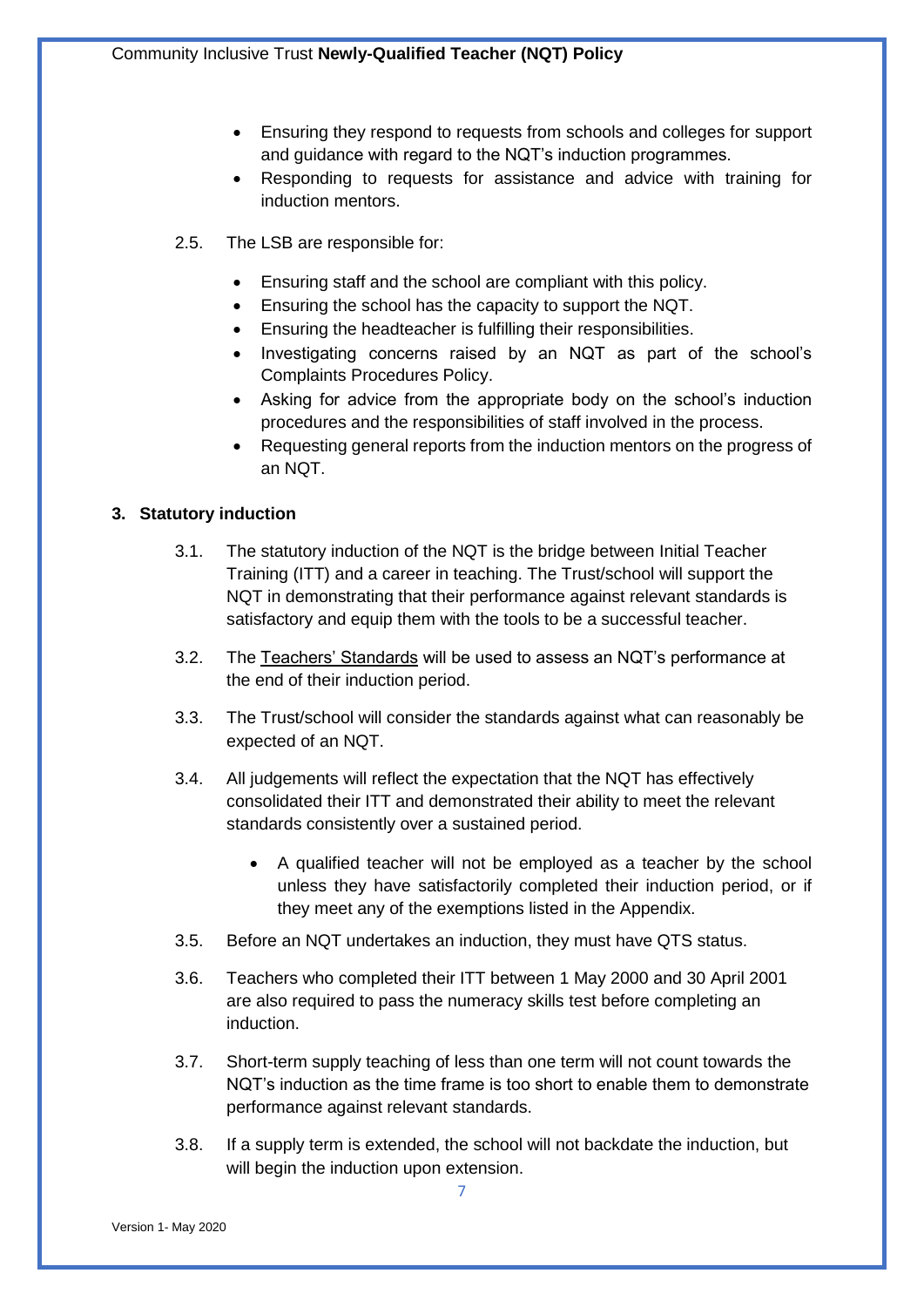3.9. NQTs serving induction on a part-time basis are required to serve the fulltime equivalent of one full academic year.

#### <span id="page-7-0"></span>**4. Suitable posts**

- 4.1. The headteacher and LSB will determine the suitability of posts for induction, guided by the following considerations. The post will:
	- Have an appropriate body to hold the NQT's performance to the relevant standards and quality-assure the process.
	- Provide the NQT with the tasks, experience and support needed.
	- Ensure the appointment of an induction tutor with QTS.
	- Provide the NQT with a reduced timetable to enable them to undertake learning activities (no more than 90 percent of the timetable of the school's existing teachers on the main pay range, in addition to the timetable reduction in respect of PPA time).
	- Not make unreasonable demands upon the NQT.
	- Not present, on a day-to-day basis, the NQT with unreasonably demanding discipline problems.
	- Involve the NQT regularly teaching the same class(es).
	- Involve planning, teaching and assessment processes similar to those in which other teachers working in similar posts are engaged.
	- Not involve non-teaching responsibilities without the provision of appropriate preparation and support.
- 4.2. The LSB will be satisfied that the school has the capacity to support the NQT in the role and that the headteacher is fulfilling their responsibilities.
- 4.3. Once the NQT has been appointed to a suitable post, the headteacher will notify the Teacher Regulation Agency (TRA) in advance of the NQT taking up the post.
- 4.4. Upon registration, the NQT will be provided with a named contact to which they may raise any concerns about the induction programme.

#### <span id="page-7-1"></span>**5. Monitoring, support and assessment**

- 5.1. A suitable monitoring and support programme will be put in place for the NQT, personalised to meet their CPD needs.
- 5.2. NQTs will be provided with an induction mentor who will provide day-to-day monitoring and support, and coordination of assessment.
- 5.3. Opportunities will be created for NQTs to gain experience and expertise in self-evaluation.
- 5.4. The criteria used for formal assessments will be shared between the NQT and the headteacher and agreed in advance.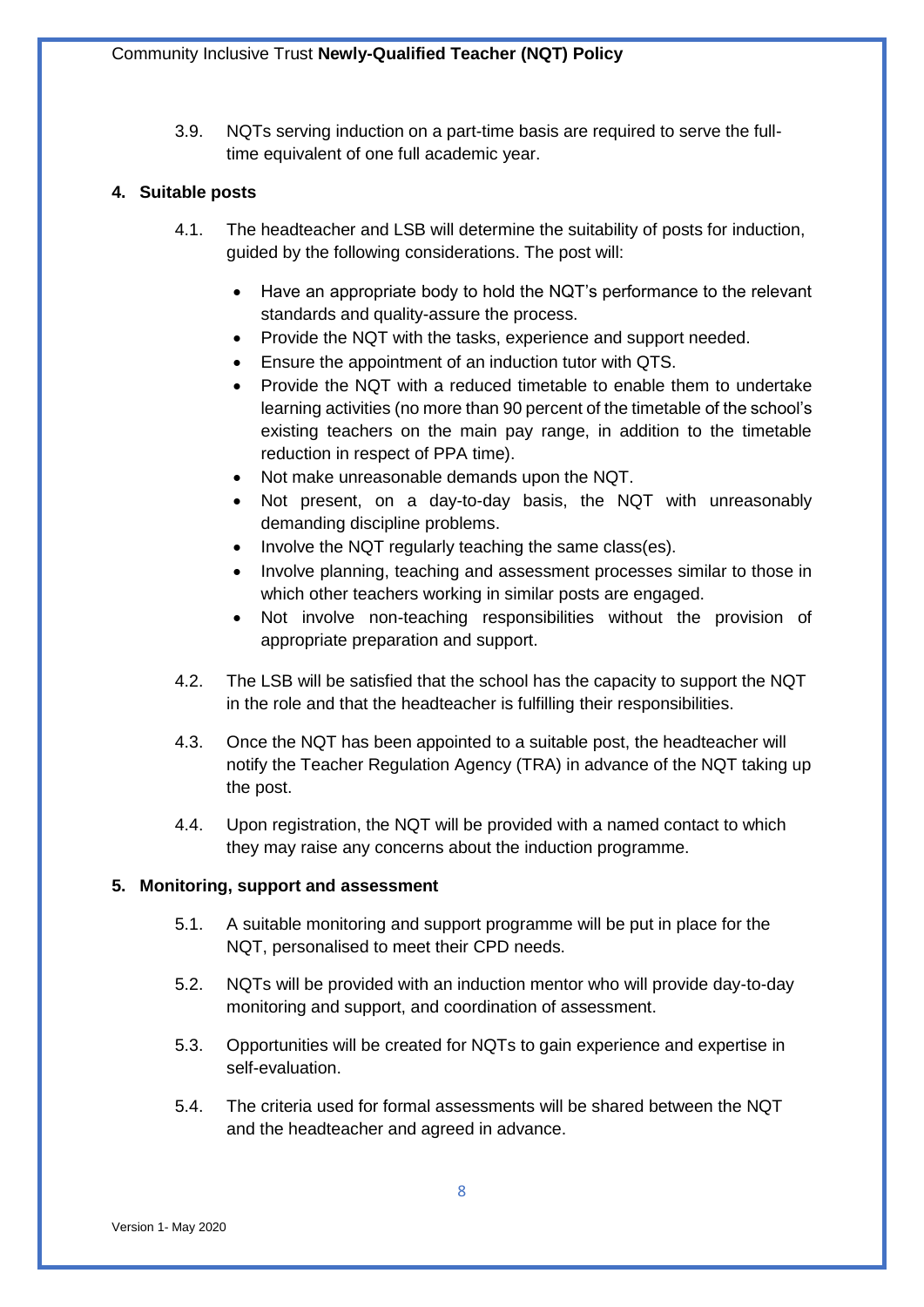- 5.5. Formative assessment (e.g. lesson observation, target setting, pupil progress) and summative assessment (termly induction reports x 3 per academic year) will be used when assessing NQTs.
- 5.6. Termly observations (x 3 during the academic year) of NQTs lessons will be conducted, alongside a follow-up discussion with their induction tutor.
- 5.7. All NQTs will be provided with the opportunity to undertake regular observations of experienced teachers.
- 5.8. All teachers who have a part in the NQT's development will be responsible for assessing the NQT, so to gain a reliable overall view.
- 5.9. Termly assessment reports (x 3 during the academic year) will give details of:
	- Areas of strength.
	- Areas requiring development.
	- Evidence used to inform judgement.
	- Targets for coming term (i.e. 'smart' targets).
	- Support to be provided by the school.

#### <span id="page-8-0"></span>**6. Completing the induction period**

- 6.1. NQTs will have completed their induction period when they have served:
	- The full-time equivalent of the standard school year (usually three terms); or
	- A reduced period as agreed with the headteacher and the TRA, based on previous teaching experience; or
	- An extended period as a result of absences occurring during the period; or
	- An extension following a decision by the appropriate body or the appeals body.

There is no set time limit for starting or completing an induction period, as can be seen in the following document:

[https://assets.publishing.service.gov.uk/government/uploads/system/up](https://assets.publishing.service.gov.uk/government/uploads/system/uploads/attachment_data/file/851336/Statutory_Induction_Guidance_2019.pdf) [loads/attachment\\_data/file/851336/Statutory\\_Induction\\_Guidance\\_201](https://assets.publishing.service.gov.uk/government/uploads/system/uploads/attachment_data/file/851336/Statutory_Induction_Guidance_2019.pdf) [9.pdf](https://assets.publishing.service.gov.uk/government/uploads/system/uploads/attachment_data/file/851336/Statutory_Induction_Guidance_2019.pdf)

- 6.2. The appropriate body will make the final decision as to whether or not the NQT's performance against the relevant standards has been satisfactory, together with the recommendations of the headteacher.
- 6.3. The appropriate body will make a decision within 20 working days of receiving the headteacher's recommendation. They will then send written notification within three working days of reaching the decision to the NQT and the headteacher.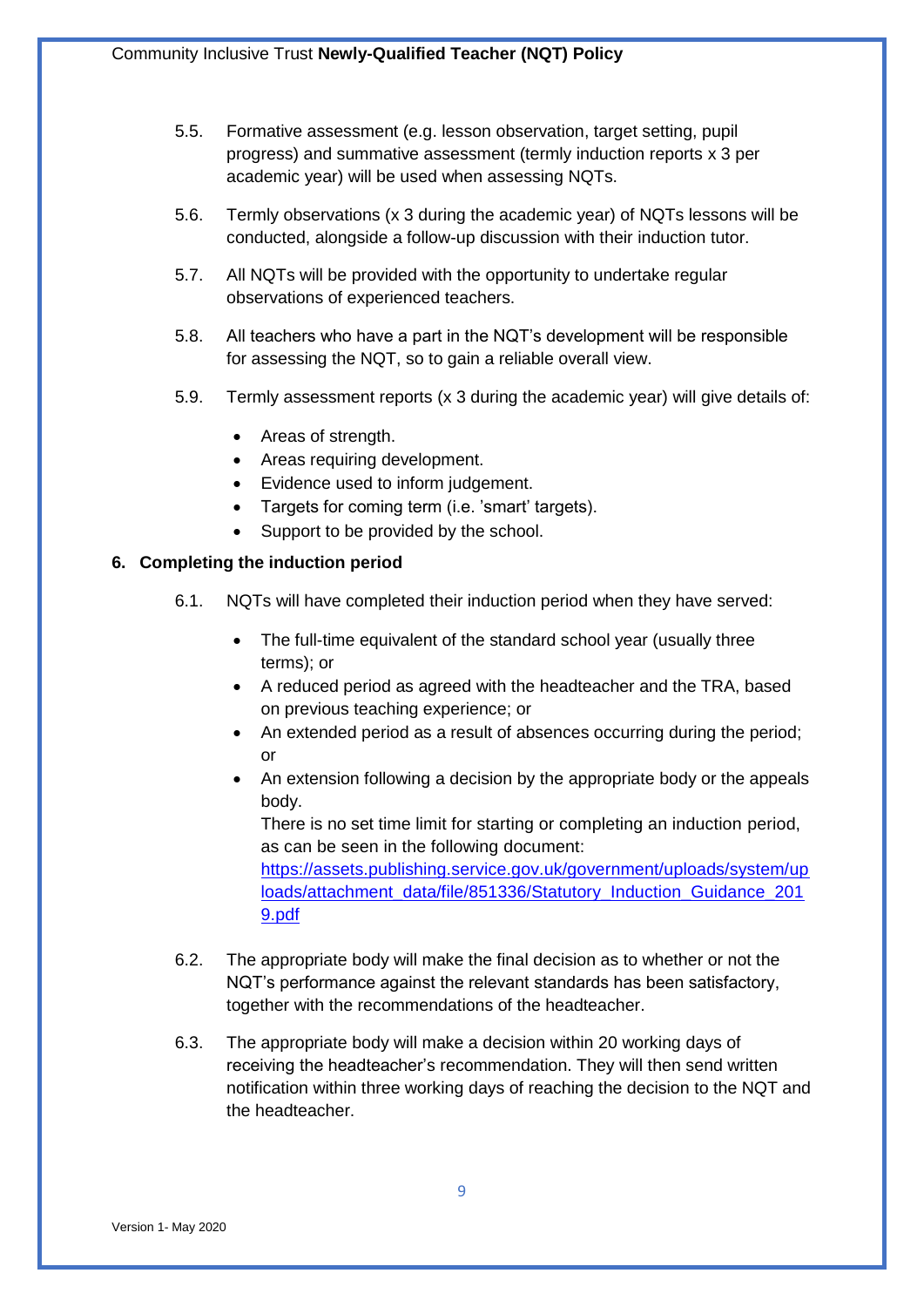- 6.4. If the decision is taken to extend the period of induction, the NQT will be informed of their right to appeal against this decision and provided with the name and address of the TRA. Any appeal will be notified within 20 working days or the appeal will be deemed to have expired.
- 6.5. Failure to complete the induction period will mean the NQT is no longer eligible to be employed as a teacher in a maintained school in the future, but could be employed as an unqualified teacher.
- 6.6. Where the NQT fails induction and gives notice that they do not intend to exercise their right to appeal, or when the time limit for an appeal expires, the school will dismiss the NQT within 10 working days.
- 6.7. If the appeal is heard but not upheld, the school will dismiss the NQT within 10 days of receiving the outcome of the hearing.
- 6.8. The NQT's name will then be held on the list of persons who have failed to satisfactorily complete an induction period by the TRA.

# <span id="page-9-0"></span>**7. Record keeping**

- 7.1. Records will be kept in accordance with the school's GDPR Compliant Records Management Policy.
- 7.2. Assessment forms will be signed by the headteacher and submitted to the appropriate body in a timely manner.
- 7.3. Assessment forms will be completed at the end of each formal assessment period, stating the date the NQT's employment began, how much of the period has been completed, and any changes in work patterns and absences.
- 7.4. The TRA keeps records of all submitted appeals and will be contacted as needed.
- 7.5. Assessment reports will be retained for six years, as recommended by the DfE.
- 7.6. NQTs will be advised by the school to retain their original copies of assessment reports.

#### <span id="page-9-1"></span>**8. Confidentiality**

- 8.1. The induction process and assessments will be not be shared with others involved in the process and will be treated as confidential.
- 8.2. All NQTs will be made aware of who has been granted access to their assessments.
- 8.3. The LSB are allowed to request termly general reports on the progress of the NQT but cannot automatically have access to this information. The only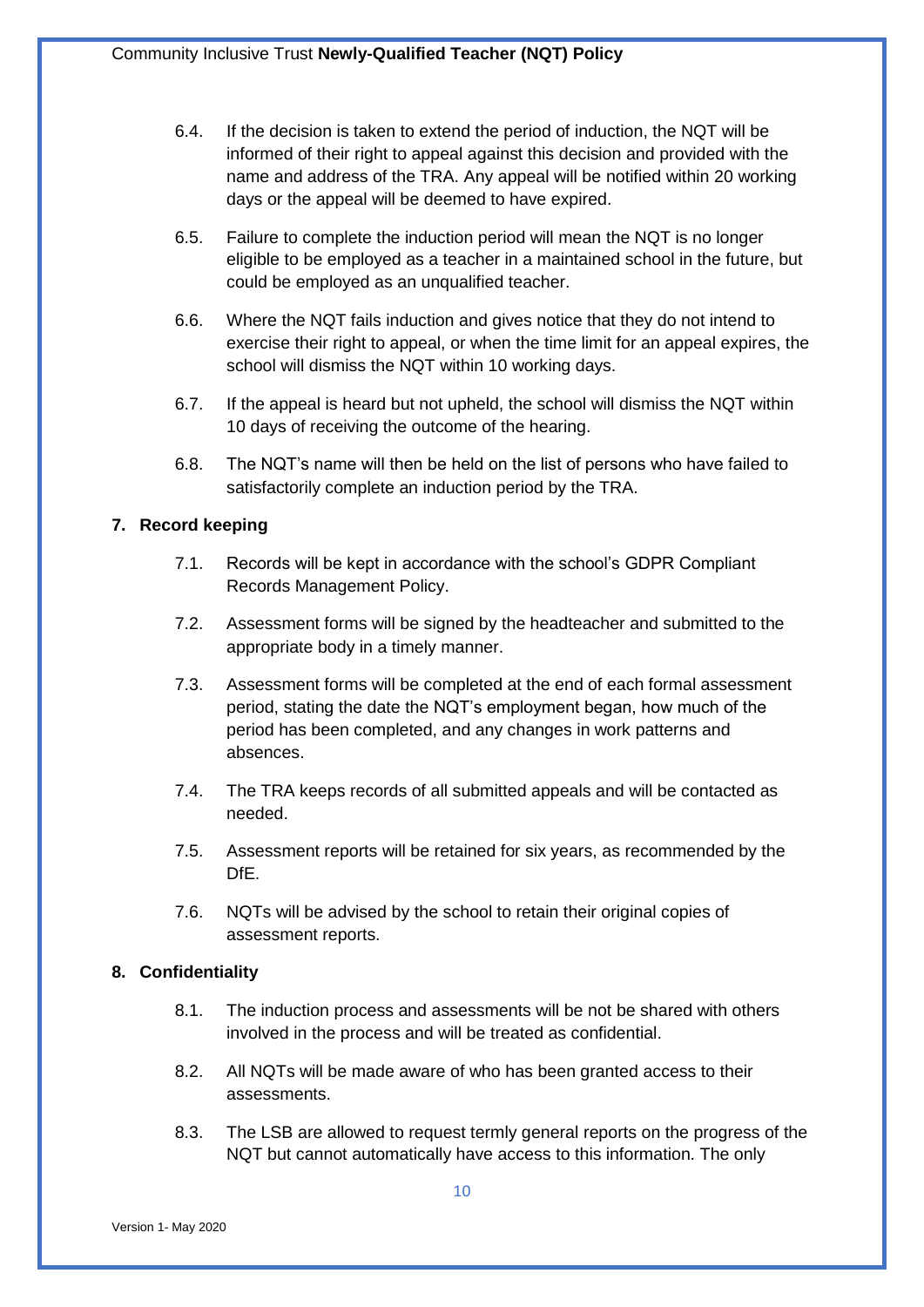exception to this is when the NQT has a concern about an assessment, which would require the LSB to access the assessment forms to review the situation.

#### <span id="page-10-0"></span>**9. Special circumstances**

- 9.1. To recognise the experience of teachers who already have significant teaching experience, appropriate bodies have discretion to reduce the length of the induction period to a minimum of one term. However, the NQT can still serve a full induction if they wish.
- 9.2. The appropriate body also has the discretion to reduce the prescribed induction period by up to 29 days where this is less than a full year and to account for ad hoc absences.
- 9.3. If the NQT is absent for a total of 30 days or more, the induction period will be extended by the aggregate of total days absent.
- 9.4. NQTs who take statutory parental leave in their induction period may decide whether their induction should be extended accordingly to meet this purpose. Any outstanding assessments will not be made until the NQT returns to work and has had the opportunity to decide whether to extend induction.
- 9.5. If the NQT chooses not to extend the induction period, their performance will still be assessed against the relevant standards.
- 9.6. The appropriate body has the option to extend the period after induction has been completed where it would be unreasonable to expect the NQT to have demonstrated satisfactory performance. These incidents could include: illness, personal crisis, disability, a lack of support during induction etc
- 9.7. If the NQT leaves the school before completing their arranged extension period, an interim assessment form will be completed by the headteacher and the appropriate body notified.
- 9.8. In circumstances where the NQT may be unable to, or chooses not to, complete their extension period in the same school, the minimum period of employment will still be served as the NQT will be working in a new school.
- 9.9. In circumstances where records have been lost due to an error or a data loss which is through no fault of the concerned teacher, the appropriate body has the discretion to decide if the NQT can be exempt from induction.
- 9.10. The appropriate body will ensure that every avenue has been explored to recover the missing data or identify an audit trail before making such a decision.
- 9.11. In reaching its decision, the appropriate body will consider the strength of evidence that an error has occurred or that records are missing or lost.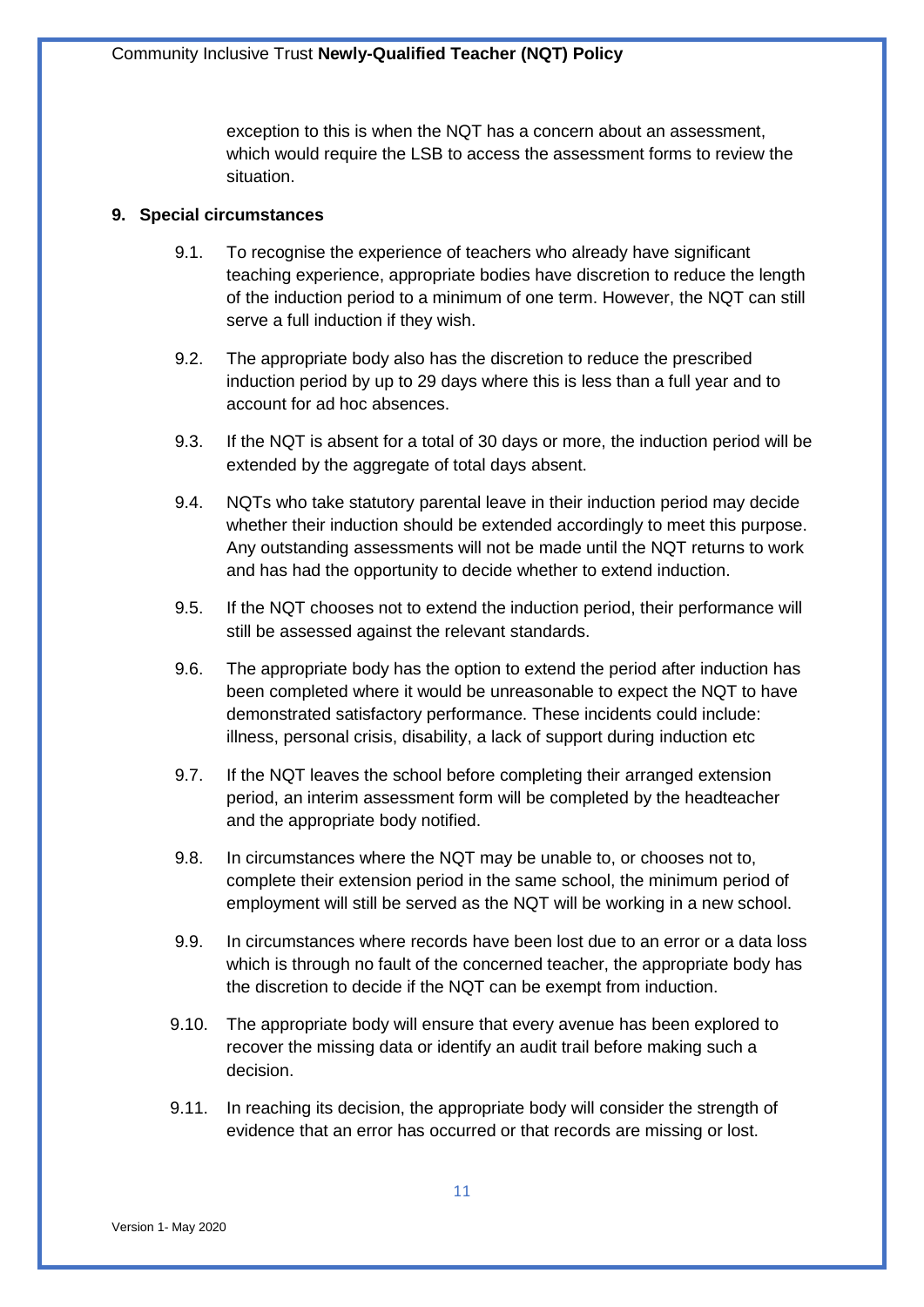- 9.12. The appropriate body will also account for any evidence that the teacher has demonstrated they have performed satisfactorily against the relevant standards on the basis of evidence from the teacher's previous performance management reviews, and where appropriate, the most recent performance management review statements.
- 9.13. For NQTs completing induction in more than one school simultaneously:
	- The separate contracts are added together to calculate the number of days of the induction period; each contract must meet the minimum period criteria.
	- One headteacher acts as the lead and will fulfil duties and responsibilities as outlined in this policy.
	- One appropriate body will also take the lead in making the decision and is also responsible for gathering evidence from other appropriate bodies who are involved in the process.

#### <span id="page-11-0"></span>**10. Unsatisfactory progress and appeals**

- 10.1. Additional monitoring and support measures will be put in place when the NQT is not making satisfactory progress, such as holding meetings between the NQT and the headteacher, organising refresher training and providing more guided supervision. The appropriate body and the headteacher will be satisfied that:
	- Areas of improvement have been correctly identified.
	- Appropriate objectives have been set to guide the NQT to perform against the relevant standards.
	- An effective support program is in place to help the NQT improve performance.
- 10.2. When there are still concerns about the NQT's progress following intervention, the headteacher will explain to the NQT the consequences of failure to complete the induction period satisfactorily, and also discuss the following with them:
	- The identified weaknesses
	- The agreed objectives set in order to have them satisfactorily complete the induction to the required standards
	- Details of additional support put in place
	- Evidence used to inform the judgement
	- Details of the improvement plan for the next assessment period
- 10.3. If there are serious capability issues, capability procedures may be instigated before the end of the induction, which may lead to dismissal. This does not prevent them from completing their induction at another school.
- 10.4. If the NQT has had their induction extended or has failed it, the appropriate body will inform the NQT of their right to appeal and the time limit for doing so.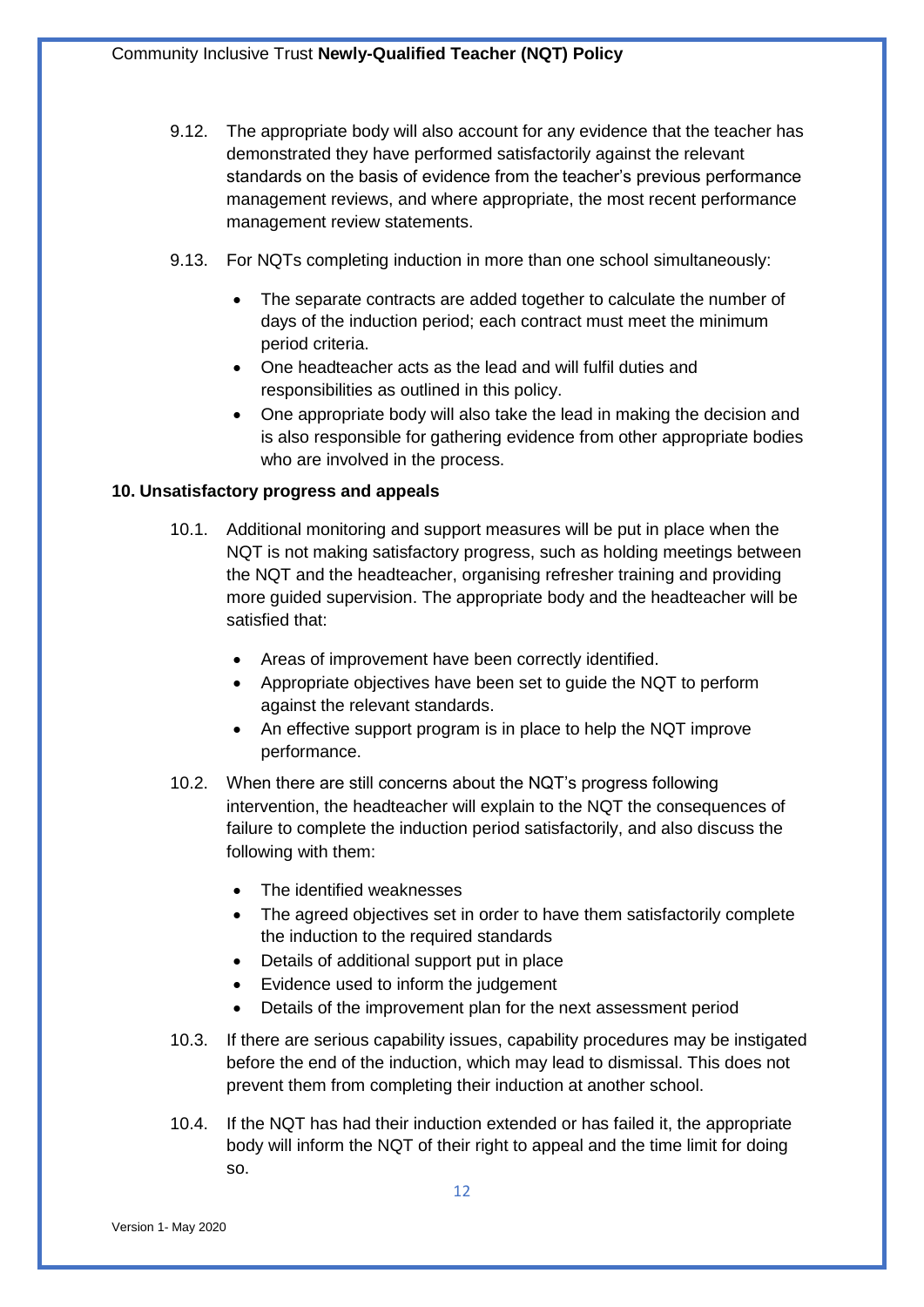#### <span id="page-12-0"></span>**11. Monitoring and review**

- 11.1. The LSB is responsible for reviewing this policy annually.
- 11.2. The effectiveness of this policy will be monitored and evaluated by all members of staff. Any concerns will be reported to the headteacher immediately.
- 11.3. Any changes to this policy will be communicated to all members of staff.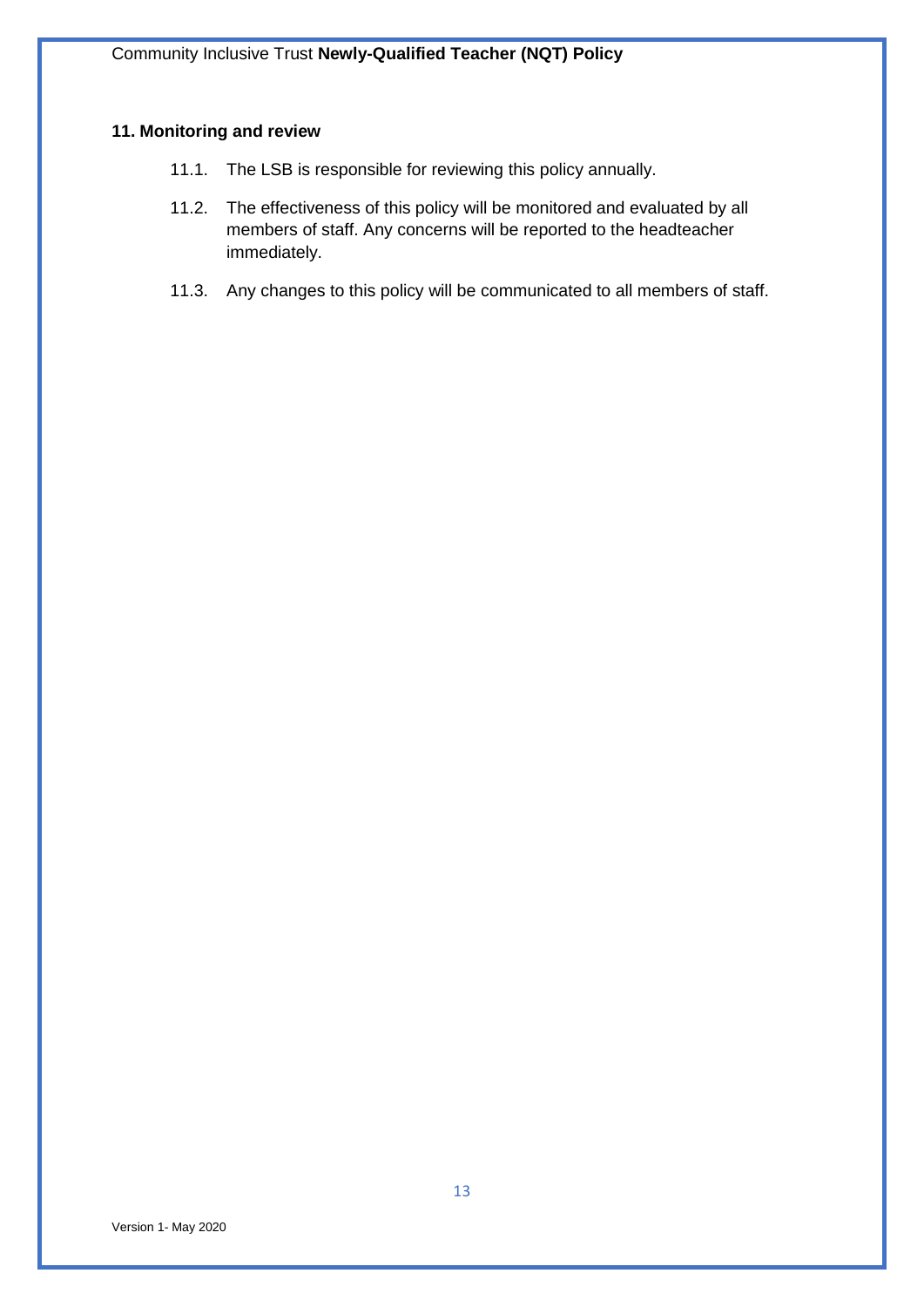# <span id="page-13-0"></span>**Appendix: Exemptions**

The following lists where a qualified teacher may be employed by the school without having satisfactorily completed an induction period:

| <b>Exemption</b>                                                                                                        | Explanation                                                                                                                                                                                                                                                                             |
|-------------------------------------------------------------------------------------------------------------------------|-----------------------------------------------------------------------------------------------------------------------------------------------------------------------------------------------------------------------------------------------------------------------------------------|
| A person who was already a qualified teacher<br>on 7 May 1999.                                                          | A teacher who gained QTS on or before<br>7 May 1999 (even if they did not take up their<br>first post until after September 1999).                                                                                                                                                      |
| A person currently undertaking a period of<br>induction.                                                                | A teacher who is serving his or her induction<br>period in a permitted setting, including periods<br>which have been extended (including those<br>who have completed an induction period in<br>England or Wales and are awaiting the<br>decision of the appropriate body).              |
| A person waiting for the outcome of an appeal<br>having not performed satisfactorily against the<br>relevant standards. | A teacher who is waiting for the outcome of an<br>appeal against a decision that they have failed<br>to perform satisfactorily against the relevant<br>standards.                                                                                                                       |
| A person employed on a short-term supply<br>basis, without undertaking induction.                                       | A teacher who is employed as a short-term<br>supply teacher (working periods of less than<br>one term). This can only be done for five years<br>after the date of award of QTS.                                                                                                         |
| A person employed part-time as a supply<br>teacher whilst also undertaking induction.                                   | A teacher who is employed as a short-term<br>supply teacher on a part-time basis but who is<br>concurrently serving induction. Please note<br>that the five-year limit (see above) does not<br>apply to teachers in this situation.                                                     |
| A person who has satisfactorily completed<br>induction, probation, or the equivalent in<br>certain other countries.     | The countries are Wales, Scotland, Northern<br>Ireland, Gibraltar, Jersey, Guernsey, Isle of<br>Man, and Ministry of Defence (MoD) Schools<br>in Germany or Cyprus (these are known as<br>MoD Schools, and were formally known as<br>Service Children's Education (or SCE)<br>Schools). |
| A person who trained in England, and then<br>subsequently first worked as a teacher in<br>Wales (before 2003).          | A teacher who gained QTS in England on or<br>after 7 May 1999 but before 1<br>April 2003, and who, subsequently, took up<br>their first post in Wales and who has served at<br>least two terms towards their induction.                                                                 |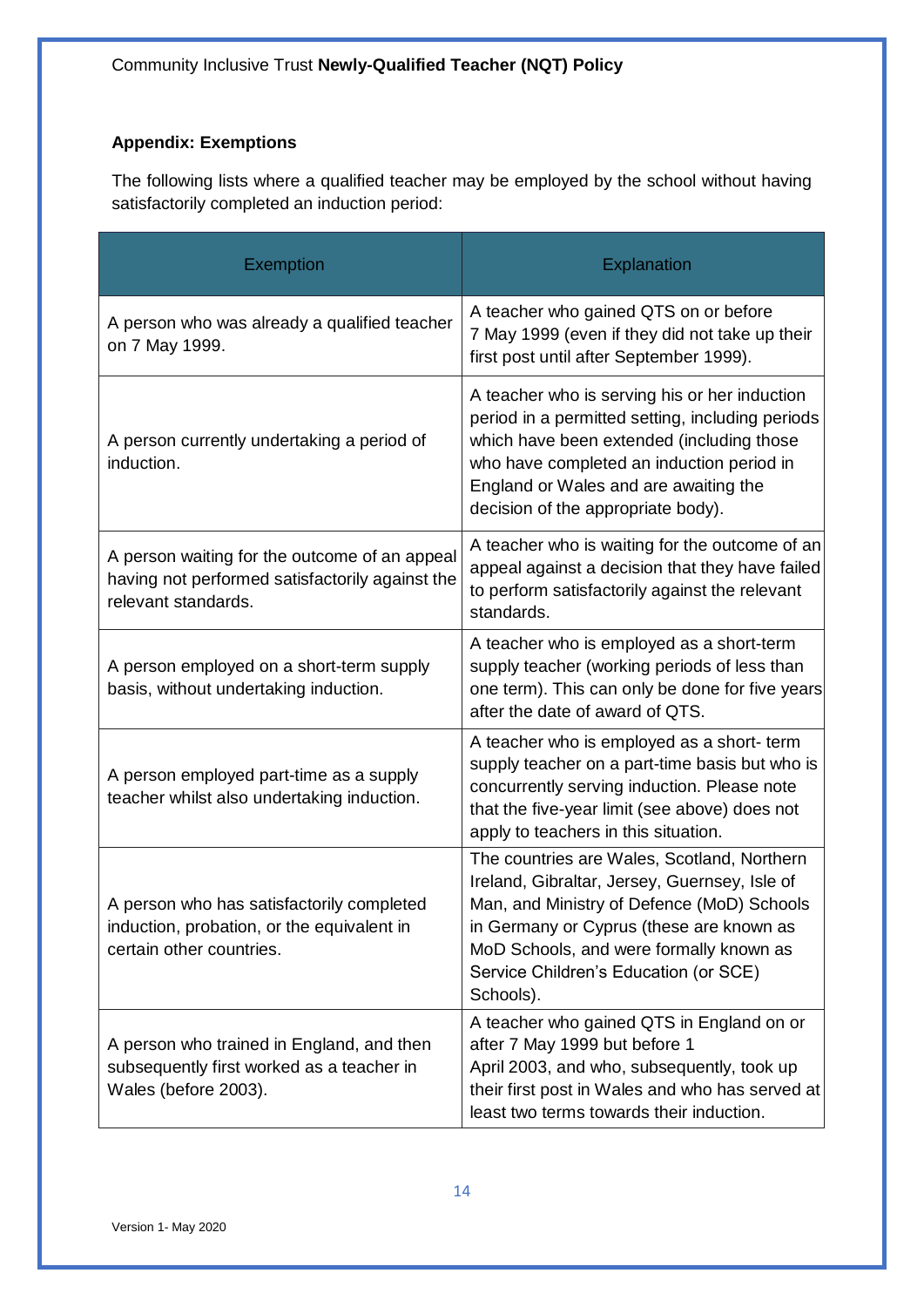| <b>Exemption</b>                                                                                                                                                                                                                       | <b>Explanation</b>                                                                                                                                                                                                                                                                                                                                                                                                                                                                                                                                       |
|----------------------------------------------------------------------------------------------------------------------------------------------------------------------------------------------------------------------------------------|----------------------------------------------------------------------------------------------------------------------------------------------------------------------------------------------------------------------------------------------------------------------------------------------------------------------------------------------------------------------------------------------------------------------------------------------------------------------------------------------------------------------------------------------------------|
| A person from the European Economic Area<br>(EEA) (who falls within Part 2 and Chapters 1,<br>2 and 4 of Part 3 of the European<br>Communities (Recognition of Professional<br>Qualifications) Regulations 2007(b)).                   | A teacher from the EEA who has applied<br>successfully to the TRA, for QTS, or a teacher<br>from the EEA who has declared successfully<br>to the TRA, to work in England on a temporary<br>basis or teachers who have been granted<br>partial access to the teaching profession in<br>accordance with Part 1 of the European Union<br>(Recognition of Professional Qualifications)<br>Regulations 2015, namely SEND teachers<br>who are qualified only to teach pupils in SEND<br>specialist schools and specialist units within<br>mainstream settings. |
| A person who became a qualified teacher by<br>virtue of regulation 5 of, and paragraph 12 of<br>Schedule 2 to, the 2003 Qualification<br>Regulations, i.e. certain teachers who gained<br>QTS whilst working in an independent school. | A teacher who has been judged by the<br>TRA, as meeting the specified QTS standards,<br>whilst working in an independent school,<br>where the NQT must have:<br>Been employed by an independent school<br>$\bullet$<br>before 1989; and<br>Gained a specified qualification before<br>$\bullet$<br>1974 or 1989 (dependent upon the type of<br>qualification); and<br>Been employed in an independent school<br>٠<br>at the time of recommendation, and the<br>recommendation must have taken place<br>prior to September 2004.                          |
| A qualified overseas-trained teacher from<br>Australia, Canada, New Zealand,<br>or the United States of America.                                                                                                                       | Teachers who have successfully completed a<br>programme of professional<br>training for teachers in Australia, Canada, New<br>Zealand or the USA and who have<br>successfully completed or satisfied any<br>additional conditions<br>required in order to be employed as a qualified<br>teacher on a permanent basis in government-<br>funded schools in that country; and who is not<br>the subject of any decision or pending<br>proceedings that may restrict that person's<br>eligibility to teach in that country.                                  |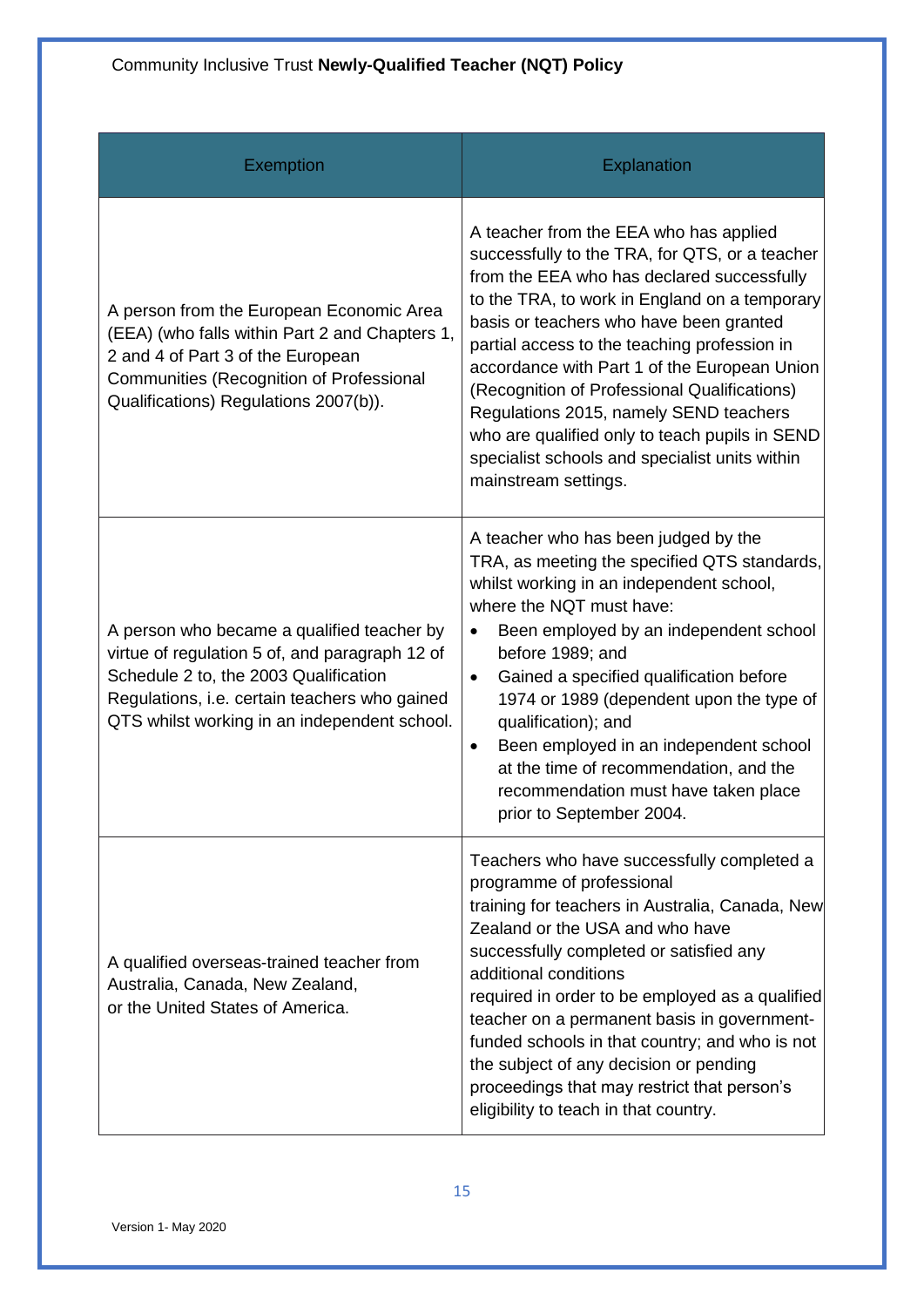| <b>Exemption</b>                                                                                                                                                                                                                                              | Explanation                                                                                                                                                                                                                                                                                                                                                                                                                                                                                                                                                        |
|---------------------------------------------------------------------------------------------------------------------------------------------------------------------------------------------------------------------------------------------------------------|--------------------------------------------------------------------------------------------------------------------------------------------------------------------------------------------------------------------------------------------------------------------------------------------------------------------------------------------------------------------------------------------------------------------------------------------------------------------------------------------------------------------------------------------------------------------|
| An overseas-trained teacher (OTT), from<br>outside the EEA, who has gained QTS and<br>was successfully assessed against the<br>relevant standards as these would apply at the<br>end of induction.                                                            | An overseas-trained teacher (from outside the<br>EEA) with at least two years' experience, who<br>has obtained QTS and who has been<br>assessed against the relevant standards for<br>the purposes of induction.                                                                                                                                                                                                                                                                                                                                                   |
| Scottish- or Northern Irish-trained teachers<br>employed in England on or before 7 May<br>1999.                                                                                                                                                               | Teachers who trained in Scotland or<br>Northern Ireland and who were<br>employed as teachers in England before<br>7 May 1999.                                                                                                                                                                                                                                                                                                                                                                                                                                      |
| A person who became a qualified teacher<br>virtue of regulation 5 of, and paragraph 13 of<br>Schedule 2 to, the 2003 Qualification<br>Regulations, i.e. certain teachers who gained<br>QTS whilst working in an FE school or as an<br>instructor in a school. | A teacher who has been judged by the<br>TRA, as performing satisfactorily against the<br>relevant standards, whilst working in a FE<br>school or as an instructor in a school where<br>the NQT must have:<br>Been employed by an FE school before<br>$\bullet$<br>1989; and<br>Gained a specified qualification before<br>$\bullet$<br>1974 or 1989 (dependent upon the type of<br>qualification); and<br>Been employed in an FE school at the time<br>$\bullet$<br>of recommendation, and the<br>recommendation must have taken place<br>prior to September 2004. |
| A person who has been awarded qualified<br>teacher learning and skills status:<br>On or before 31st October 2014, by<br>the Institute for Learning; or<br>On or after 1st November 2014, by the<br>$\bullet$<br><b>Education and Training Foundation</b>      | Teachers who have been awarded Qualified<br>Teacher in Learning and Skills (QTLS) Status<br>by the Society for Education (SET) (formerly<br>the Institute for Learning - IfL) and who hold<br>active membership with the SET.                                                                                                                                                                                                                                                                                                                                      |
| Completed a course of ITT in Wales before<br>September<br>2003.                                                                                                                                                                                               | A teacher who completed a course of initial<br>teacher training in Wales before September<br>2003.                                                                                                                                                                                                                                                                                                                                                                                                                                                                 |